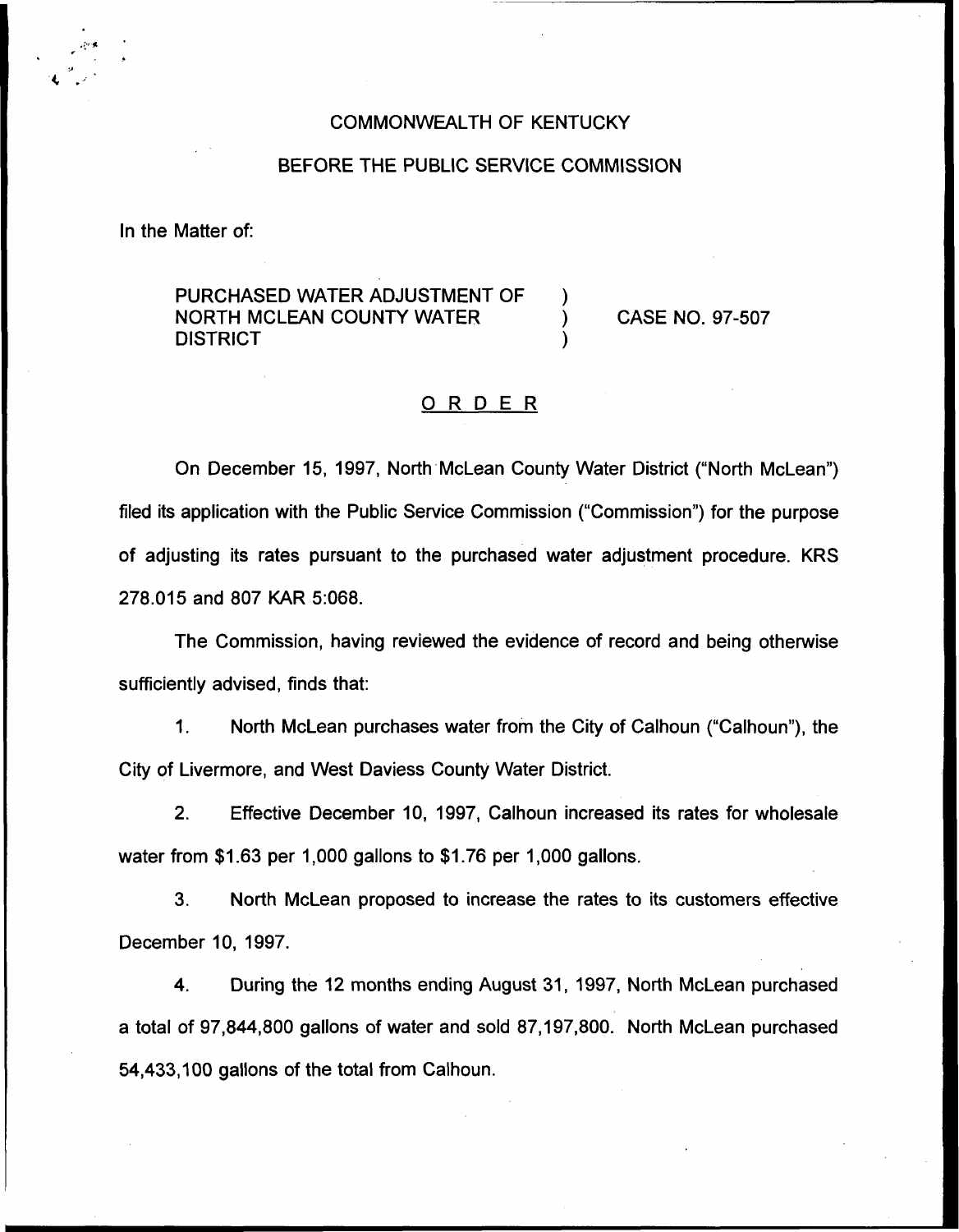5. North McLean's calculations are correct and show an increase in purchased water cost of \$7,076.30, resulting in a purchased water adjustment of \$0.08 per 1,000 gallons. Based on an average monthly usage of 5,000 gallons, the average bill of North McLean's customers would increase \$0.40 from \$21.95 to \$22.35 or 1.8 percent.

6. The purchased water adjustment of \$0.08 per 1,000 gallons and the rates in Appendix A, attached hereto and incorporated herein, are fair, just, and reasonable and should be approved.

IT IS THEREFORE ORDERED that:

1. The purchased water adjustment of \$0.08 per 1,000 gallons and the rates in Appendix A are hereby approved for services rendered on and after December 10, 1997.

2. North McLean's proposed tariff is approved.

3. Within 30 days of the date of this Order, North McLean shall file verification that the notice to its customers has been given.

Done at Frankfort, Kentucky, this 14th day of January, 1998.

PUBLIC SERVICE COMMISSION

 $\overbrace{\mathsf{Chairman}}^{\mathcal{D}}$ 

Vice Chairman

ATTEST:

ive Directo

**Commission**